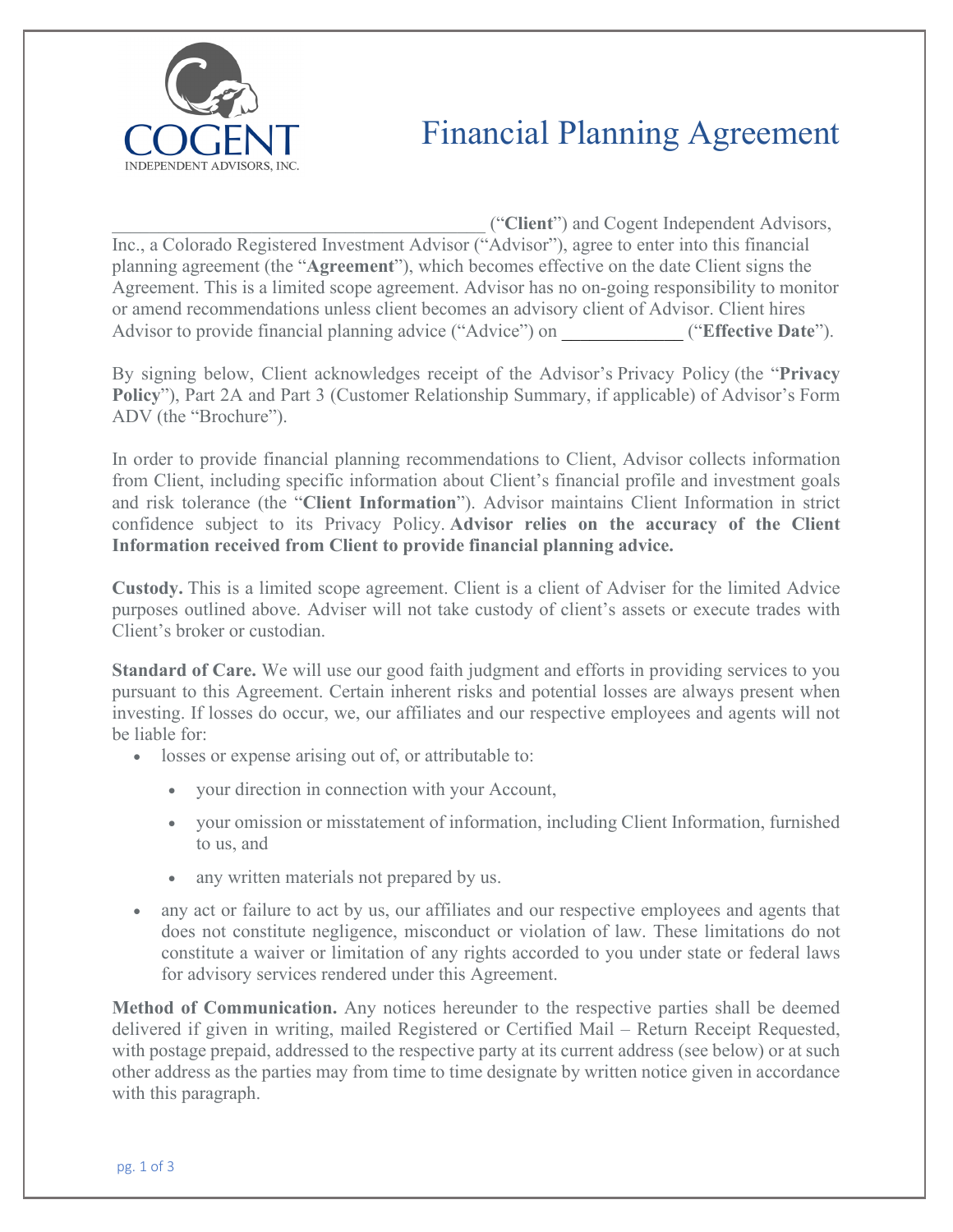| If to the Client:  |                                         |
|--------------------|-----------------------------------------|
| If to the Advisor: | Cogent Independent Advisors, Inc.       |
|                    | 19501 East Mainstreet Avenue, Suite 200 |
|                    | Parker, CO 80138                        |

**Financial Planning Fees.** Client agrees to pay a flat fee/hourly rate of \$\_\_\_\_\_\_\_\_\_\_ for Adviser's financial planning service for the agreed upon Advice.

For flat fee arrangements, Client agrees to pay a \$450.00 deposit due on the Effective Date of the Agreement. All remaining fees will be due immediately upon the completion of the agreed upon Advice. If Client fails to engage or respond to Advisor while Advisor is attempting to deliver Advice in good faith, Advisor will consider the agreed upon Advice to be complete.

If Client decides to become an advisory client or desires to hire Advisor for another financial planning issue, a separate contract will be required, and fees will be updated to reflect Advisor's current rates. Financial Planning rates may vary from other clients based on the difficulty of the issue presented, the amount of time required for the financial plan, scope of the work to be performed, etc.

**Assignment**. Advisor shall not assign its rights or obligations under this Advisory Agreement or without Client consent.

**Applicable Law.** This Agreement and any action related thereto will be governed by the laws of the State of Colorado.

**Dispute Resolution.** Any dispute arising out of or relating to this Agreement, or any breach thereof, shall be settled by a court of competent jurisdiction in the state of Colorado. The cost of an action brought in court shall be borne among the parties as determined by the court.

**Non-exclusive Agreement.** Client acknowledges that Adviser provides similar services to other clients. In providing services to other clients, Advisor may give advice or take action that differs from the action taken or advice given to Client. Client acknowledges that Advisor, its employees, representatives, and agents may have or take the same or similar positions in specific investments for its or their own accounts, or for the accounts of other clients, as it recommends for Client."

**Termination of Client Relationship.** The Agreement may be canceled at any time, by either party, for any reason, upon notice in accordance with the terms of the Agreement. Upon termination of the Agreement, any unpaid fees earned by Advisor will be due and payable.